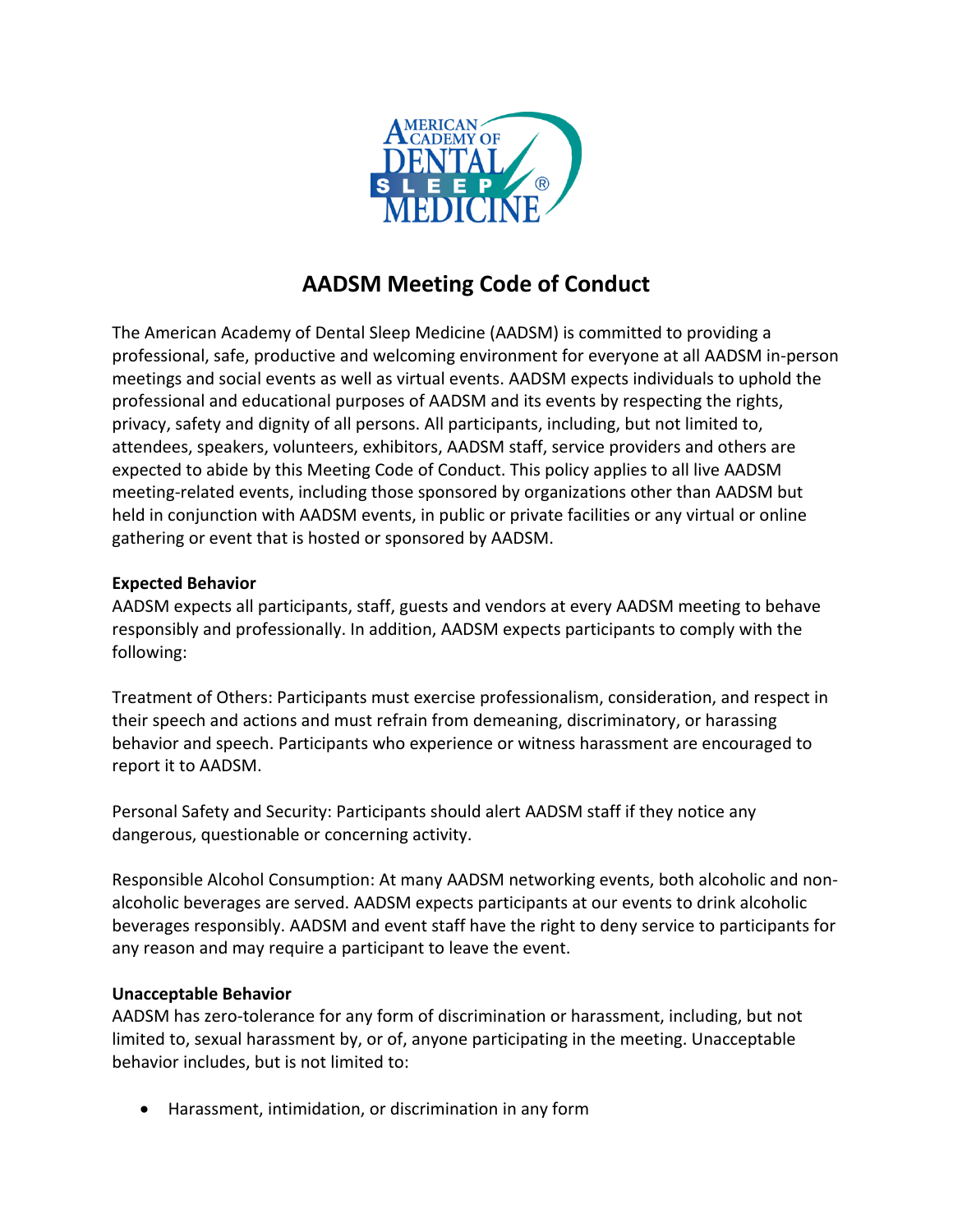- Physical or verbal abuse of any attendee, speaker, volunteer, exhibitor, AADSM staff member, service provider, or other meeting guest.
- Examples of unacceptable behavior include, but are not limited to, verbal comments related to gender, sexual orientation, disability, physical appearance, body size, race, religion, national origin, inappropriate use of nudity and/or sexual images in public spaces or in presentations, or threatening or stalking any attendee, speaker, volunteer, exhibitor, AADSM staff member, service provider, or other meeting guest.
- Disruption of presentations at sessions, in the exhibit hall, or at other events organized by AADSM at the meeting venue, hotels, online or other AADSM-contracted facilities.

## **Consequences of Unacceptable Behavior**

AADSM reserves the right to take any action deemed necessary and appropriate, including immediate removal from the meeting without warning or refund, in response to any incident of unacceptable behavior, and AADSM reserves the right to prohibit attendance at any future meeting.

#### **Reporting Unacceptable Behavior**

If you are being harassed, notice that someone else is being harassed, or have any concerns that require prompt assistance, AADSM asks that you inform AADSM staff or report the incident to [info@aadsm.org](mailto:info@aadsm.org) so that we can take the appropriate action. The policy may be revised at any time by AADSM without notice. In the event of an emergency, please contact local authorities immediately.

#### **Photo Policy**

Registration and attendance at, or participation in, the American Academy of Dental Sleep Medicine's meetings and other activities constitute an agreement by the registrant/attendee to AADSM's use and distribution (both now and in the future) of the registrant's or attendee's image or voice in photographs, videotapes, electronic reproductions, and audio tapes ("images/recordings") of such events and activities. Registrant/attendee acknowledges and agrees that AADSM's use or distribution of such images/recordings may be worldwide and in any medium; that AADSM may identify registrants or attendees in such images or recordings; and that registrants/attendees have no right to any compensation for such uses.

## **Copyright and Reprint Policy**

AADSM educational content is for individual use only. All AADSM materials including those in print and those posted on its websites, as well as those distributed digitally, are subject to copyrights owned or licensed by unless indicated otherwise. AADSM may provide limited permission for users to reproduce, retransmit, or reprint, for such user's own personal use only, part or all of any document as long as the copyright notice and permission notice contained in the document or portion thereof are included in such reproduction, retransmission, or reprinting. All other reproduction, retransmission, or reprinting of all or part of any document in print, otherwise disseminated or posted on any AADSM website is expressly prohibited without written consent from AADSM.